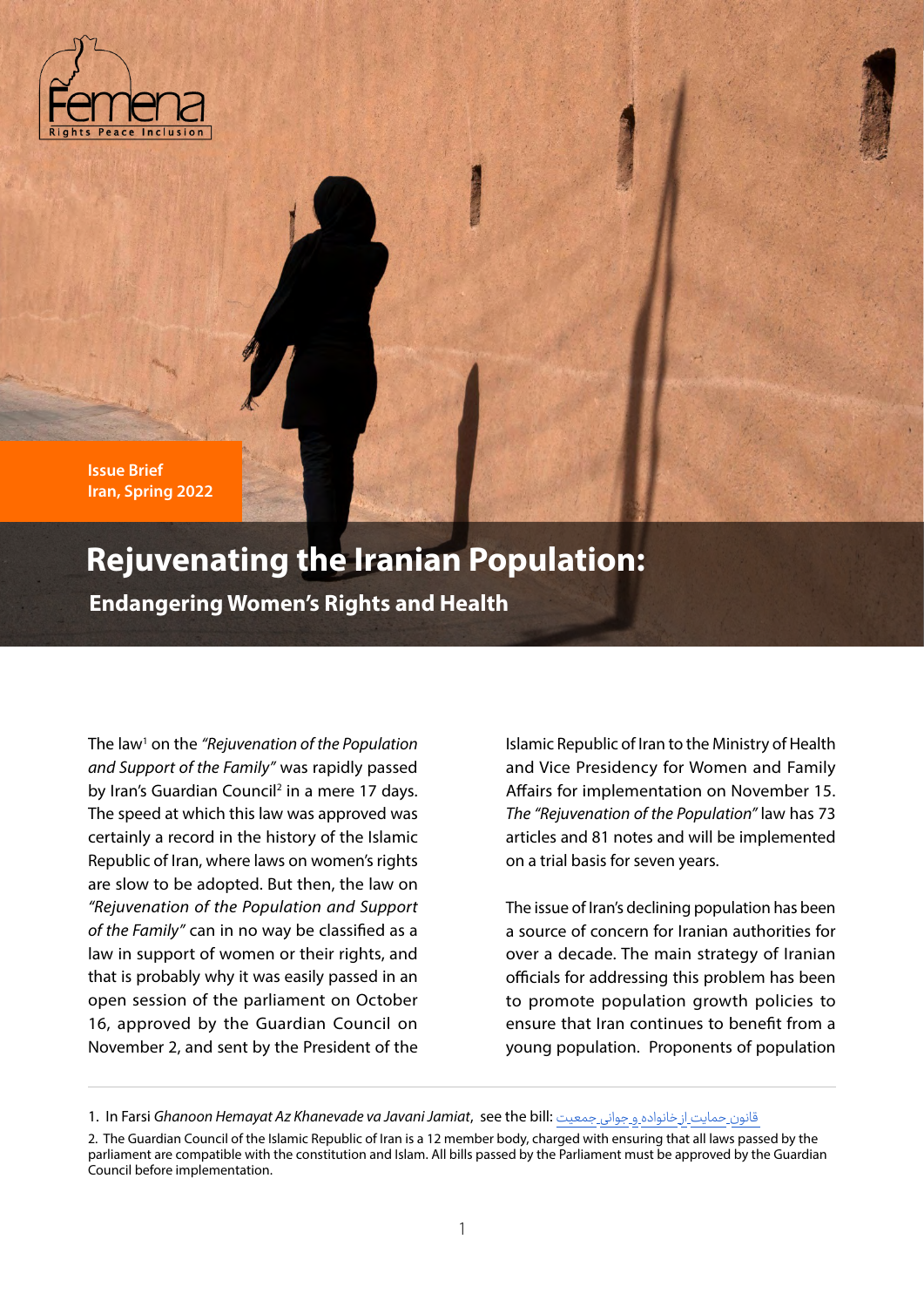growth cite the extremely low birth rate to argue that the [population growth rates will be](https://www.isna.ir/news/1400071006756/%D8%B1%D8%B4%D8%AF-%D8%AC%D9%85%D8%B9%DB%8C%D8%AA-%D8%A7%DB%8C%D8%B1%D8%A7%D9%86-%DB%B2%DB%B5-%D8%B3%D8%A7%D9%84-%D8%AF%DB%8C%DA%AF%D8%B1-%D9%85%D9%86%D9%81%DB%8C-%D9%85%DB%8C-%D8%B4%D9%88%D8%AF-%D9%88%D8%AC%D9%88%D8%AF-%DB%B1%DB%B3-%D9%85%DB%8C%D9%84%DB%8C%D9%88%D9%86-%D8%AC%D9%88%D8%A7%D9%86) [negative by the year 1425](https://www.isna.ir/news/1400071006756/%D8%B1%D8%B4%D8%AF-%D8%AC%D9%85%D8%B9%DB%8C%D8%AA-%D8%A7%DB%8C%D8%B1%D8%A7%D9%86-%DB%B2%DB%B5-%D8%B3%D8%A7%D9%84-%D8%AF%DB%8C%DA%AF%D8%B1-%D9%85%D9%86%D9%81%DB%8C-%D9%85%DB%8C-%D8%B4%D9%88%D8%AF-%D9%88%D8%AC%D9%88%D8%AF-%DB%B1%DB%B3-%D9%85%DB%8C%D9%84%DB%8C%D9%88%D9%86-%D8%AC%D9%88%D8%A7%D9%86) (2026), with over 30% of the population over 60 years of age. These proponents fear that the aged population would have to be supported by a declining younger generation of Iranians in the workforce, placing undue economic burden on the country and preventing economic growth. At the same time, proponents of population growth policies believe a larger population will not only aid economic development but will also strengthen the geopolitical situation of the country. They further argue that population control policies which were State implemented and very successful in Iran between 1988 to early 2010s, are a Western conspiracy against the country, while population growth, on the other hand, is in line with religious teachings and piety.

Those opposed to population growth policies argue that given the current economic crisis, high unemployment rates, lack of adequate health and education infrastructures, environmental crises, and lack of natural resources, including water scarcity, increasing the population could spur yet another round of economic, social and environmental crises with detrimental effects. They fear that population growth policies will decrease welfare and prosperity of citizens and be an impetus for mass migration of skilled and educated workers.

The *"Rejuvenation of the Population"* law, which aims to increase the population of Iran, includes both incentives and punitive measures. But as experience has shown, punitive measures are likely to be adopted and implemented swiftly, while incentives may never come to fruition, because they require the allocation of large budgets to implement. Further criminalization and bans on abortions, bans on sterilization procedures such as tubectomies and vasectomies, bans on purchase of overthe-counter contraceptives, and elimination of health insurance payments for cesarean sections, are just a few examples of how the new law aims to restrict women's access to reproductive health services and deprive them of the right to make decisions about their own bodies. This new bill has provoked much opposition and criticism among rights activists and health practitioners in Iran, but the criticism has fallen on deaf ears.

By involving the Ministry of Intelligence and other security agencies as well as the judiciary the law criminalizes women's rights to control their bodies and prosecutes women in cases when their reproductive choices contradict the arcane measures included in the law. The security agencies are also charged with identifying all those who help women access illegal contraceptives or abortions, for the purpose of prosecuting them, including doctors and pharmacists.

But the government's efforts to increase the population are not limited to the *"Rejuvenation of the Population"* law. Another measure, titled the *"Comprehensive Plan3 for Population and Family Excellence"* which was originally introduced in 2013, but never passed into law, was recently adopted by the Parliament in a hurried manner, to shore up efforts designed to control women's bodies, limit their access to reproductive health services and promote population growth even further.

# **The "Comprehensive Plan for Population and Family Excellence"**

On October 27, the *"Comprehensive Plan for Population and Family Excellence"*, which is a parliamentary initiative, was approved by the Guardian Council and will soon be sent by the parliament to the Executive Branch for

<sup>3.</sup> In Farsi, *Tarhe Jame Jamiat va Taali Khanevadeh*, see the bill: خانواده تعالی و جمعیت جامع طرح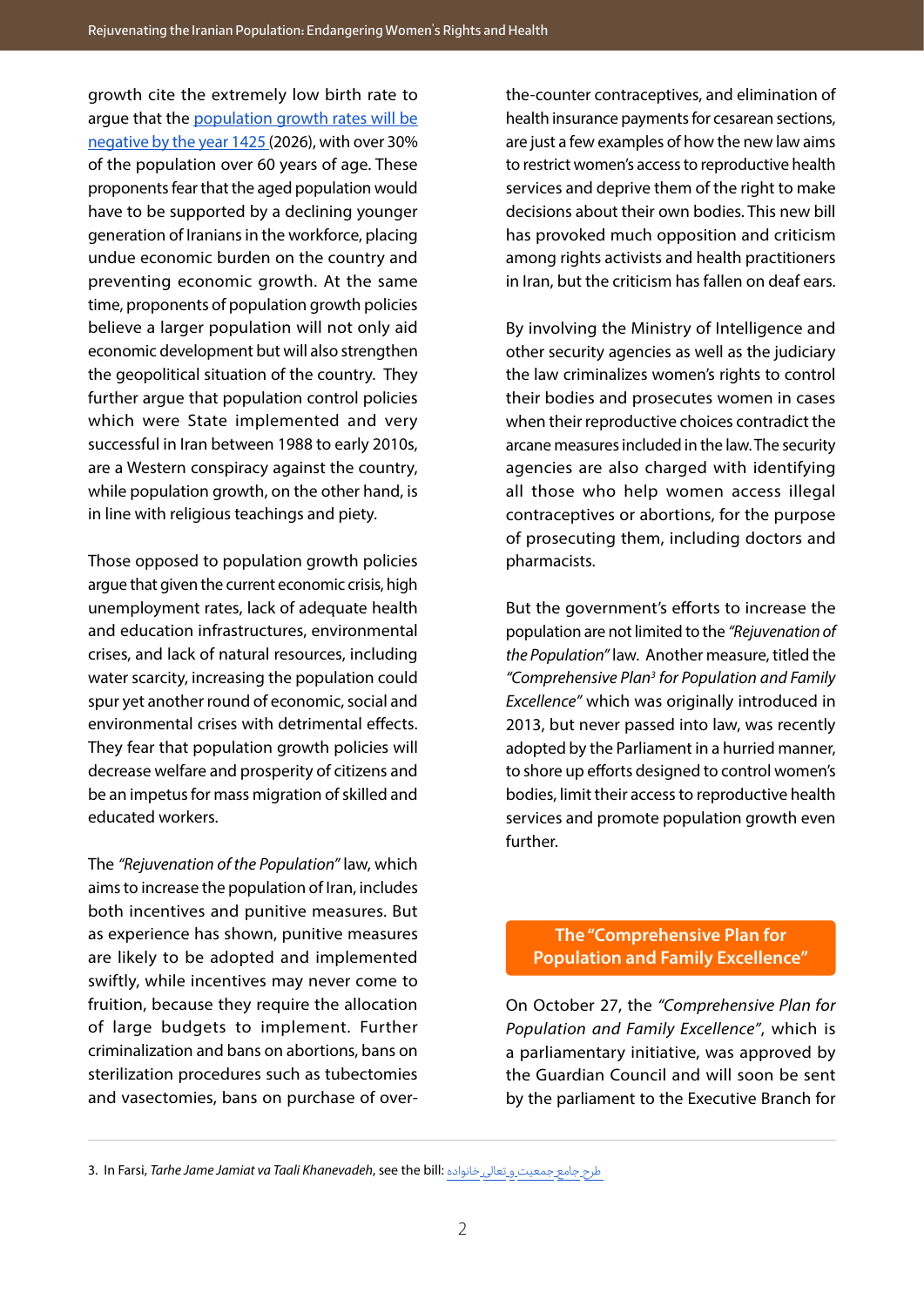implementation. The history of this plan dates back to June 2013 and the term of the eighth parliament. The Plan aimed to increase the fertility rate<sup>4</sup> of Iranian women to 2.5 [children.](https://www.amar.org.ir/Portals/0/News/1399/khabar%20barvari.pdf) The 8th parliament had planned to review the *"Comprehensive Plan"* in 2013, but because of serious criticism and opposition, the Plan was never discussed or approved in parliament. Broad based criticism against the Plan came from civil society but also from government planners at the [Parliament's Research Center](https://rc.majlis.ir/fa/report/show/1373553) and the [Center for Strategic Studies, a](https://www.css.ir/fa/content/114156/%D9%86%D9%82%D8%AF%DB%8C_%D8%A8%D8%B1_%D8%B7%D8%B1%D8%AD_%D8%AC%D9%85%D8%B9%DB%8C%D8%AA_%D9%88_%D8%AA%D8%B9%D8%A7%D9%84%DB%8C_%D8%AE%D8%A7%D9%86%D9%88%D8%A7%D8%AF%D9%87)ssociated with the Office of the President who criticized the high price tag for the implementation of the plan, the plan's lack of clarity and its contradiction with existing laws.

Despite being highly contested in 2013, the *"Comprehensive Plan"* was approved in its entirety on October 27, 2021, without any changes by the current parliament. Some of its points are especially alarming and target women's rights. For example, article 9 of the *"Comprehensive Plan"* prioritizes the hiring of men with children and families for governmental and non-governmental jobs over hiring of others, followed by married men without children, and finally women with children.

Article 10 of the *"Comprehensive Plan"* stipulates that five years after the law goes into effect, government and private universities and centers of higher education and research, as well as schools at all levels, will be prohibited from hiring unmarried individuals. In further effort to push Iranians to marry and ultimately reproduce, Article 16 of the *"Comprehensive Plan"* stipulates that parties in family disputes can only be represented by married lawyers who are at least 40 years old.

# **Law on "Rejuvenation of the Population and Support of the Family"**

Several of the articles of the *"Rejuvenation of the Population and Support of the Family"* law not only severely restrict women's access to reproductive health services and contraceptives, but also prohibit women's right to decide about their own bodies and prohibit their access to certain medical procedures, such as C-Sections or sterilizations. In fact, a closer examination of the law on *"Rejuvenation of the Population*" demonstrates the regressive views of lawmakers toward women's rights, especially their right to

4. For the year 2020, the fertility rate of women was at 1.7 children.

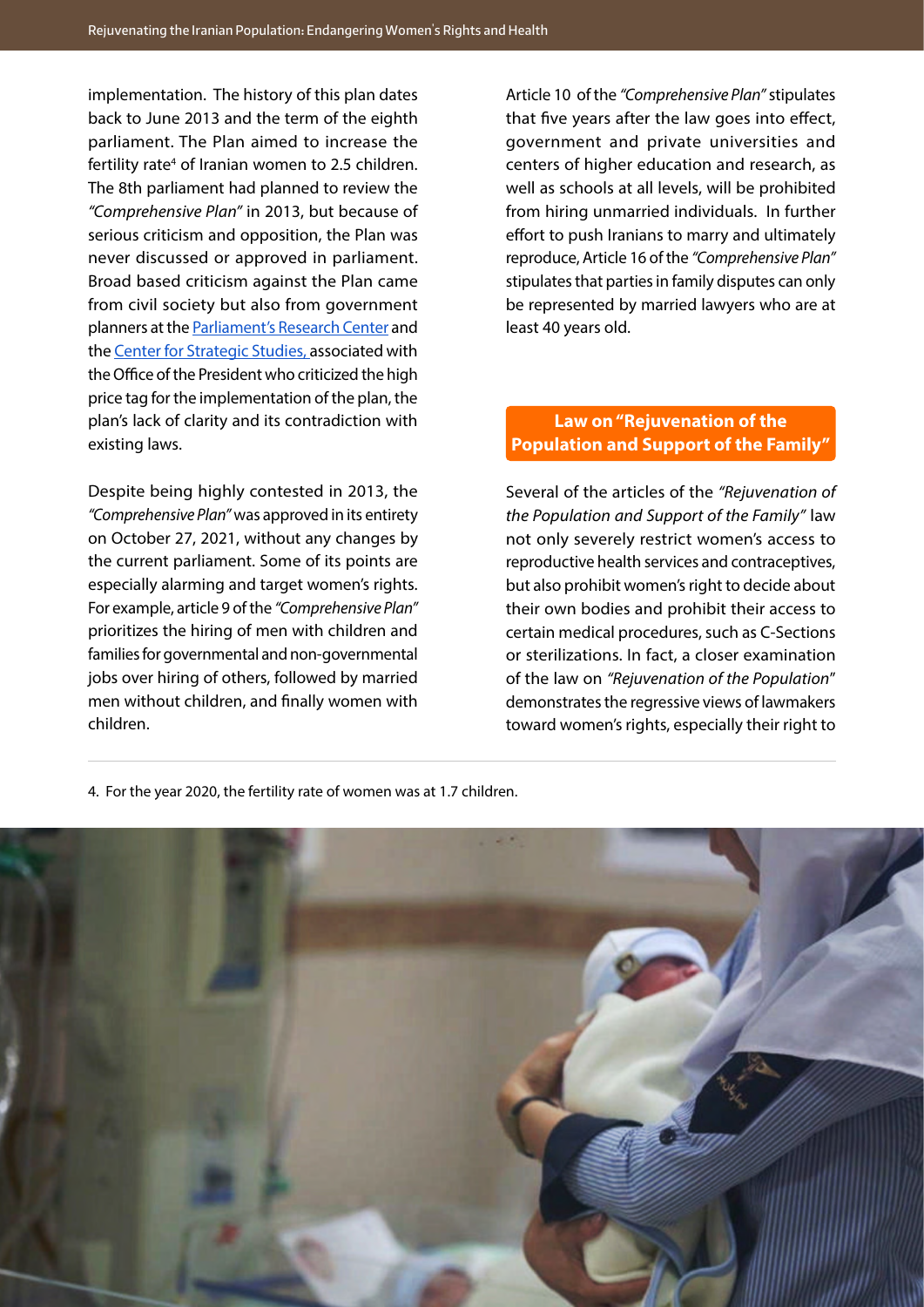bodily integrity. The law limits women's rights and aims to push back their social gains, and through socio-cultural engineering seeks to promote ideologies close to the State, focused on increasing the population. These policies especially target poor women who may be more likely to be enticed by monetary incentives to procreate at higher rates, but who will certainly be more negatively impacted by lack of access to contraceptives and reproductive health services and as such may be forced to go through with unplanned and unwanted pregnancies.

The socio-cultural engineering or ideological components of the law seek to reduce women to wives and mothers, and a tool for reproduction in the service of population growth policies. Along with other similarly aimed policies, this law seeks to limit employment opportunities for women and encourage them to marry early, which for girls often translates into marriage by force.

A more detailed description of the punitive measures, incentives and socio-cultural engineering and ideological elements of the law are described below.

# **1. Punitive Policies: Criminalizing Women's Right to their Bodies**

This law includes a number of punitive measures that seek to limit women's access to reproductive health services and control over their bodies.

In fact, the *"Rejuvenation of the Population"* law not only criminalizes women's decisions about their own bodies, but also provides penalties for medical centers and staff who provide services to women in opposition to the law.

⇆ *Limitations and bans on provision of and access to contraceptives:* For over two decades (1988 to early 2010s) Iran implemented an [extremely successful family planning program](https://overpopulation-project.com/the-iranian-miracle-the-most-effective-family-planning-program-in-history/) which sought to reduce the birth rate without coercion, and provided free reproductive health services and contraceptives through public health clinics and health houses in rural villages. The law on *"Rejuvenation of the Population*" was passed after nearly a decade of policy shifts<sup>5</sup> and a distinct shift in discourse, designed to remedy the declining birth rate, [and is a major departure](https://srtc.ac.ir/analytical-reports/ID/5112/%D9%86%DA%AF%D8%A7%D9%87%DB%8C-%D8%A8%D9%87-%DA%AF%D8%B0%D8%B4%D8%AA%D9%87-%D8%AD%D8%A7%D9%84-%D9%88-%D8%A2%DB%8C%D9%86%D8%AF%D9%87-%D8%AC%D9%85%D8%B9%DB%8C%D8%AA-%D8%A7%DB%8C%D8%B1%D8%A7%D9%86)  [from the past,](https://srtc.ac.ir/analytical-reports/ID/5112/%D9%86%DA%AF%D8%A7%D9%87%DB%8C-%D8%A8%D9%87-%DA%AF%D8%B0%D8%B4%D8%AA%D9%87-%D8%AD%D8%A7%D9%84-%D9%88-%D8%A2%DB%8C%D9%86%D8%AF%D9%87-%D8%AC%D9%85%D8%B9%DB%8C%D8%AA-%D8%A7%DB%8C%D8%B1%D8%A7%D9%86) as it bans the free distribution of contraceptives (birth control pills and IUDs), and eliminates subsidies related to contraceptives.

Additionally, health houses and other health care centers affiliated with medical universities are now banned from providing contraceptives to their patients. This is especially worrisome as health houses in rural villages are often the only health facilities tending to the needs of rural populations. Even those who are able to pay for contraceptives will not have them available unless they are willing to travel to cities with better equipped health facilities.

Furthermore, economically strapped women, who had come to depend on free contraception from a range of government and university clinics as well as health centers, will no longer be able to access free contraceptives. This ban will impact most negatively poor and underserved women, who generally benefit from fewer choices and opportunities.

⇆ *Limitations and bans on sterilization:* Sterilization procedures, which are permanent and cannot be reversed are now banned. This usually consists of tubectomies, as vasectomies are reversible, though both procedures were

<sup>5.</sup> Starting in the early 2010s legislative and policy efforts to dismantle the family planning program were initiated in favor of population growth policies. However, vestiges of the family planning program remained in place for several years following these efforts. The population growth policies were supported and advocated at the highest levels, especially by the Supreme Leader, Ali Khamenei, who finally intervened to ensure that government ministries were in fact implementing the approved laws and policies. See for example an article published in Tasnim News Agency, "Imam Khamenei stresses the importance of the issue of the population and childbirth, over 42 times."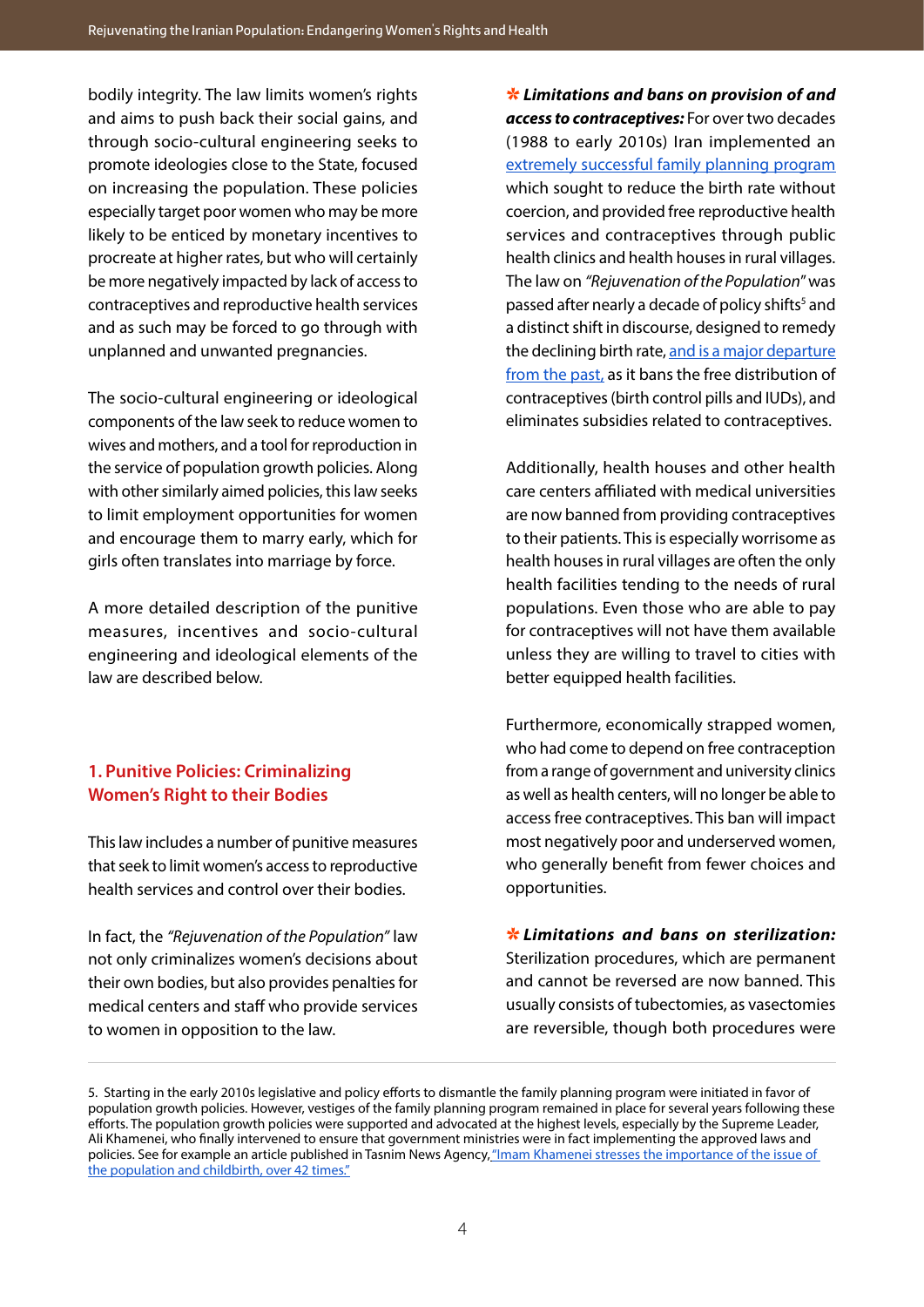restricted through previous legislative measures. In cases where pregnancies constitute a threat to the life of the mother or future pregnancies are predicted to inflict undue hardships on the mother, tubectomies will be allowed. The specifics of how this law will be implemented and how exemptions may be provided to women who meet the criteria for undergoing sterilization procedures has not been outlined in the law. Instead, the law stipulates that these specifics are to be worked out by the Ministry of Health in consultation with the Supreme Council of the Cultural Revolution, three months after the law has been passed.

*\** **Banning prenatal testing:** Article 53 (notes 1, 2, 3 and 4), of the law on *"Rejuvenation of the Population''* addresses prenatal testing for pregnant mothers. While the law does not ban prenatal testing outright, it places such extreme limitations on the procedure that prenatal testing becomes nearly impossible to obtain. In the first instance, the new law eliminates existing mandatory prenatal testing requirements, and ends punitive measures against physicians who fail to recommend prenatal testing for pregnant women in cases where they suspect fetuses may suffer from disease or genetic abnormalities. The law goes further to oblige physicians and health care providers to refrain from recommending, encouraging or referring pregnant women to obtain prenatal testing.

According to the new law, prenatal testing can only be obtained at the request of one of the parents and following a diagnosis by a physician indicating a high probability of serious complications with the fetus, danger to the fetus or serious danger to the life of the mother. But the prenatal testing, even in these mitigating and yet limited cases, can only be obtained if it poses no threat to the fetus.

In other words, the law goes to great lengths to ensure that prenatal testing is almost entirely forbidden without making it illegal outright. Early on, this component of the *"Rejuvenation* 

*of the Population"* law was widely criticized by rights advocates as well as medical professionals. Perhaps anticipation of such a criticism contributed to lawmakers' hesitation in placing an outright ban on prenatal testing within the law. Instead, lawmakers have used indirect language and multiple restrictions to almost entirely ban the procedure. The selective and restrictive nature of receiving prenatal testing greatly limits coverage by insurance companies for the procedure as well, increasing financial burdens for those limited numbers of women who manage to obtain permission for prenatal testing.

⇆ *Criminalization and further restrictions on abortion:* Abortion has long been prohibited in Iran, but the law on the *"Rejuvenation of the Population"* imposes further restrictions and punishments. According to a law passed in 2006 (Iranian year 1384) therapeutic abortions can be obtained by women in cases where the life of the mother is in danger, or the fetus has genetic or other anomalies.

According to the 2006 law, women whose fetuses were found to have anomalies, genetic or otherwise, in prenatal testing, were allowed to obtain permits for abortions with greater ease. This included a list of approximately 300 different conditions for which legal abortions would be permissible. The law on the *"Rejuvenation of the Population"* calls for a review of the diseases eligible for therapeutic abortion intent on reducing the number of eligible diseases. Approval for therapeutic abortions, according to the law adopted in 2006, could be obtained based on the diagnosis and prescription of three physicians and the approval of a medical examiner and within the first four months of pregnancy, with the consent of the mother. The *"Law on the Rejuvenation of the Population"* requires pregnant women seeking legal therapeutic abortions due to health risks to themselves or the fetus to submit their requests first to the medical examiner, who then refers the request to a "commission on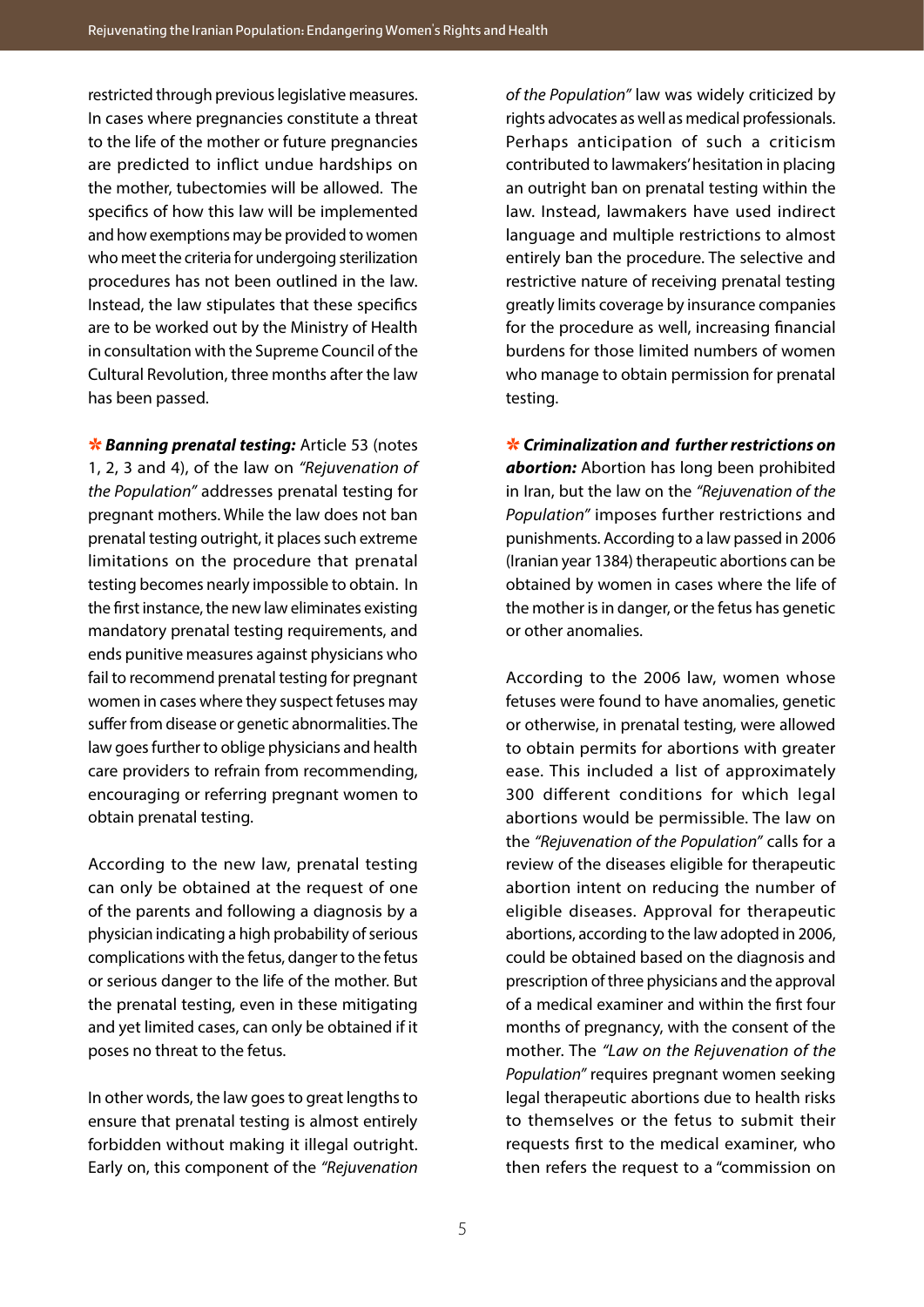legal abortion", comprised of a special judge, a specialist physician, and a medical examiner who review the case and rule on whether the pregnant woman submitting the request has enough cause to be granted a therapeutic abortion.

Despite serious limitations currently in place, the numbers of legal and illegal abortion in Iran have consistently remained high. It should be noted however that the actual rates for abortion are not clear and the numbers reported by various government entities seem to vary depending on political leanings. According to the Secretary of the [National Institute for Population Research](https://psri.ac.ir/fa/) an estimated [400,000 abortions are conducted](https://www.imna.ir/news/539695/%D9%88%D9%82%D9%88%D8%B9-%D8%B3%D8%A7%D9%84%D8%A7%D9%86%D9%87-%D8%A8%DB%8C%D8%B4-%D8%A7%D8%B2-%DB%B4%DB%B0%DB%B0-%D9%87%D8%B2%D8%A7%D8%B1-%D8%B3%D9%82%D8%B7-%D8%AC%D9%86%DB%8C%D9%86-%D8%AF%D8%B1-%DA%A9%D8%B4%D9%88%D8%B1-%DA%A9%D8%A7%D9%87%D8%B4-%D8%A2%D9%85%D8%A7%D8%B1-%D8%B3%D9%82%D8%B7-%D8%A8%D8%A7) [per year](https://www.imna.ir/news/539695/%D9%88%D9%82%D9%88%D8%B9-%D8%B3%D8%A7%D9%84%D8%A7%D9%86%D9%87-%D8%A8%DB%8C%D8%B4-%D8%A7%D8%B2-%DB%B4%DB%B0%DB%B0-%D9%87%D8%B2%D8%A7%D8%B1-%D8%B3%D9%82%D8%B7-%D8%AC%D9%86%DB%8C%D9%86-%D8%AF%D8%B1-%DA%A9%D8%B4%D9%88%D8%B1-%DA%A9%D8%A7%D9%87%D8%B4-%D8%A2%D9%85%D8%A7%D8%B1-%D8%B3%D9%82%D8%B7-%D8%A8%D8%A7). This figure includes both legal and illegal abortions.

Other figures indicate that only [an estimated](https://www.irna.ir/news/84164579/%D9%85%D8%AC%D9%88%D8%B2-%D8%B3%D9%82%D8%B7-%D8%AF%D8%B1%D9%85%D8%A7%D9%86%DB%8C-%D8%AF%D8%B1-%DA%86%D9%87-%D8%B4%D8%B1%D8%A7%DB%8C%D8%B7%DB%8C-%D8%B5%D8%A7%D8%AF%D8%B1-%D9%85%DB%8C-%D8%B4%D9%88%D8%AF) [9,000-10,000 abortions obtained are legal,](https://www.irna.ir/news/84164579/%D9%85%D8%AC%D9%88%D8%B2-%D8%B3%D9%82%D8%B7-%D8%AF%D8%B1%D9%85%D8%A7%D9%86%DB%8C-%D8%AF%D8%B1-%DA%86%D9%87-%D8%B4%D8%B1%D8%A7%DB%8C%D8%B7%DB%8C-%D8%B5%D8%A7%D8%AF%D8%B1-%D9%85%DB%8C-%D8%B4%D9%88%D8%AF) the rest are illegal. Of course, it is difficult to count the numbers of illegal abortions, some governmental and non-governmental entities report the numbers of illegal abortions to be even higher. Nevertheless, Illegal abortions have been readily availble to women, but at high monetary and health costs. Some women manage to have illegal abortions with the supervision of a physician or other medical personnel. They are the lucky ones. Most women seeking illegal abortion do so through purchase of illegal abortion inducing drugs, including drugs used for livestock, found on the black market which put their health at great risk. It is anticipated that with the measures put in place through this new bill, illegal abortions will become more costly and pose greater health hazards to women.

 $*$  **Limitations on cesarean sections:** Iran has one of the highest cesarean rates in the world for a myriad of reasons including preference of physicians and hospitals to perform C-sections, hospitals ill equipped to perform natural births, a shortage of midwives, increase in numbers of higher risk pregnancies because of increased use of invitro fertilization, convenience for mothers

and general fear of pain and other factors on the part of mothers.

The new law seeks to limit the number of C-Sections by forbidding insurance payments for the procedure and encouraging hospitals, through financial incentives, to increase their natural childbirth rates. It should be noted that population growth proponents are [opposed to women receiving](https://www.salamatnews.com/news/104028/%D8%B3%D8%B2%D8%A7%D8%B1%DB%8C%D9%86-%D8%B9%D8%A7%D9%85%D9%84-%D8%A7%D8%B5%D9%84%DB%8C-%DA%A9%D8%A7%D9%87%D8%B4-%D9%86%D8%B1%D8%AE-%D8%A8%D8%A7%D8%B1%D9%88%D8%B1%DB%8C-%D8%AF%D8%B1-%DA%A9%D8%B4%D9%88%D8%B1)  [C-sections](https://www.salamatnews.com/news/104028/%D8%B3%D8%B2%D8%A7%D8%B1%DB%8C%D9%86-%D8%B9%D8%A7%D9%85%D9%84-%D8%A7%D8%B5%D9%84%DB%8C-%DA%A9%D8%A7%D9%87%D8%B4-%D9%86%D8%B1%D8%AE-%D8%A8%D8%A7%D8%B1%D9%88%D8%B1%DB%8C-%D8%AF%D8%B1-%DA%A9%D8%B4%D9%88%D8%B1) because they believe that C-sections, specially for first time mothers, cause physical harm to women, making repeat and multiple pregnancies more difficult. Additionally, women who undergo C-sections are advised to wait 3-5 years before having another child, further limiting their capacities to have large families.

⇆ *Securitizing health care and women's bodies:* The law on the *"Rejuvenation of the Population"* goes beyond criminalizing women's right to control their bodies and treats women's bodily autonomy as a security threat to the State. Toward this end, the law requires the Ministry of Intelligence and other security agencies, in cooperation with law enforcement agencies, to identify and present to judicial authorities any action related to abortion, including those who violate the law through provision of abortion or abortion inducing drugs. This includes physicians, midwives, nurses, individuals and health centers providing abortions or abortion inducing drugs and online sites and virtual platforms that promote "illegal" abortion. According to Article 61 of the law, if a person is found to perform abortions on a broad scale, they will be charged and tried for "promoting corruption on earth" a charge which may be punishable with the death penalty.

⇆ *Monitoring and controlling women's bodies and health services:* The *"Rejuvenation of the Population"* law obliges the Ministry of Health to establish a complete system of registration and monitoring of information on all fertility, pregnancy, abortion and deliveries and report it to the [Supreme Council of the](https://sccr.ir/pages/10257/2)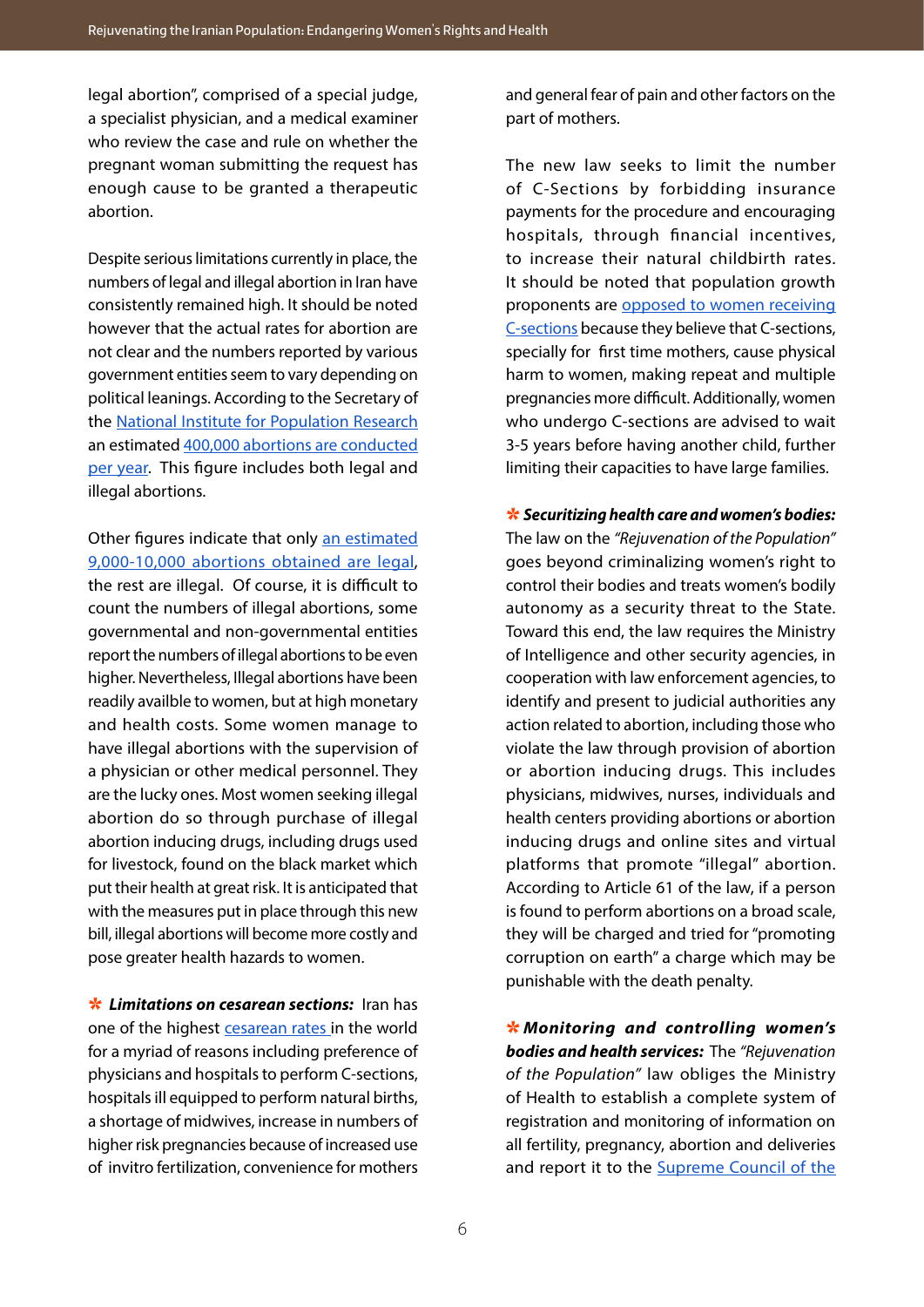**Rejuvenating the Iranian Population: Endangering Women's Rights and Health**



[Cultural Revolution.](https://sccr.ir/pages/10257/2) Operational licenses of health Centers that refuse to cooperate will be suspended and/or revoked.

# **2. Incentive Policies: Women as Reproductive Machines**

The new law provides a series of incentives aimed at encouraging women to have more children and marry early. Even though the *"Rejuvenation of the Population"* law does not specify the source of the budget for incentive programs, the incentives are promoted through radio and government agencies, with the aim of encouraging younger Iranians to get married and to bear more children.

The monetary incentives target socioeconomically disadvantaged populations, especially poorer women and families, who may find solutions in these incentives for purchase of houses or for reduced rent and utility payments which they otherwise could not afford. For example, the law specifies use of undefined qualifying criteria for identifying and providing incentives to poor, pregnant or breastfeeding mothers with children under the age of five.

#### ⇆ *Housing incentives*

⦿ *Housing loans:* A married woman needs to give birth to three children as the sole condition for becoming eligible to purchase a house or piece of land on an installment plan. While the increase in the price of housing has made the purchase or even the rent of a decent home an unattainable dream for many segments of society, this law has made the purchase of a home an accessible dream based on the sole condition of having many children and it may prove especially attractive for families of lower economic status.

⦿ *Higher loans:*Another incentive allows for the increasing by twenty-five percent per child the ceiling of loans provided to families purchasing homes.

⦿ *Social housing:* Allocation of rent free or lowcost social housing to government employees with families of more than three children is another incentive outlined in the law. Also, the law calls for the increased construction of dormitories for married university students at religious institutions as well as national universities.

⦿ *Utility discounts:* A 50-70% discount on the initial utility start up fees (such as electricity, gas, phone service), which can be costly, are provided to families with three children.

#### ⇆ *Other monetary incentives*

⦿ According to the law on *"Rejuvenation of the Population"* families can become eligible to receive interest-free loans<sup>6</sup> for the birth of each child.

6. These are interest free loans provided through community funds, known as Sandoq-e Qarzol-Hassaneh تسهیلات صندوق قرضالحسنه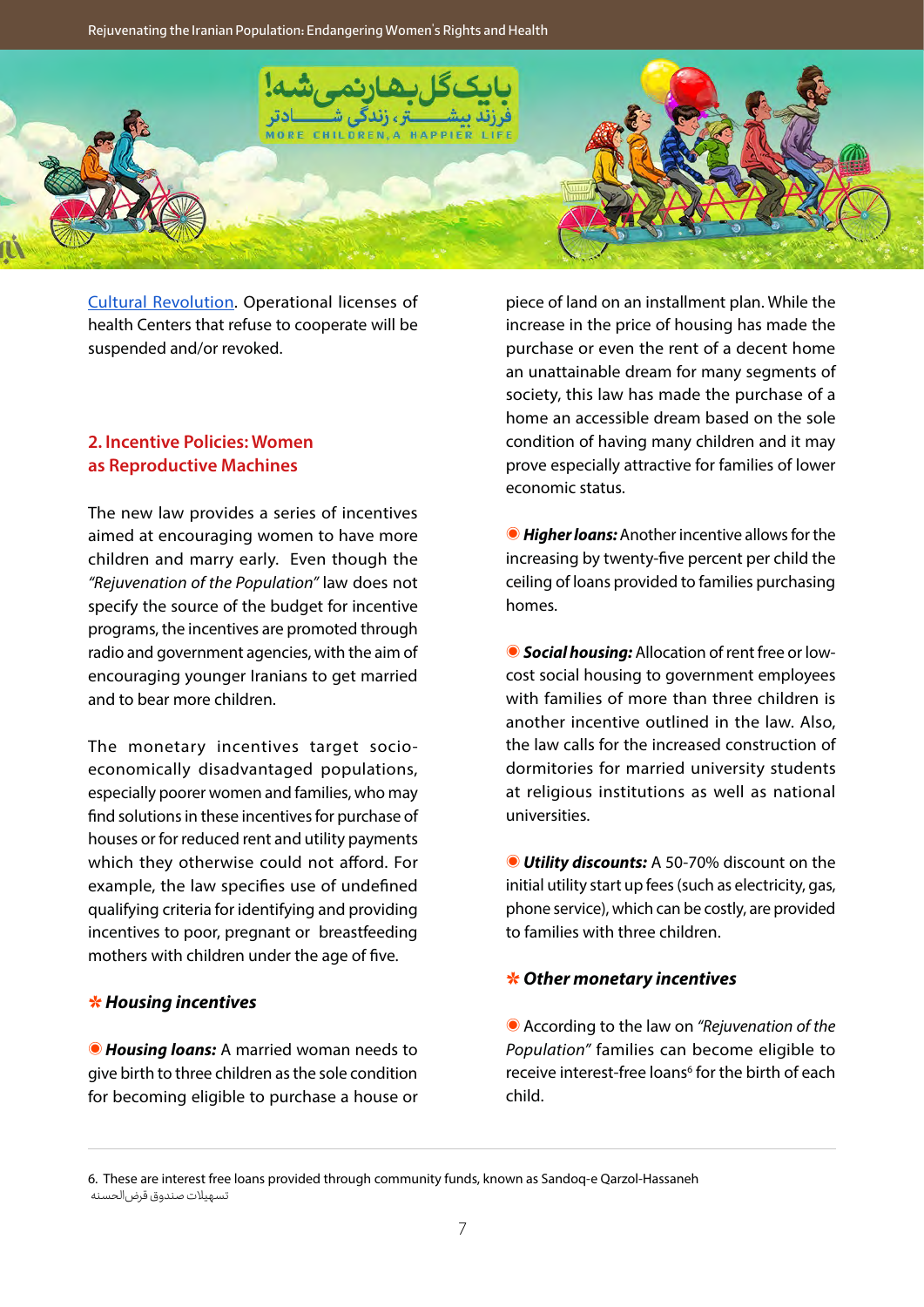⦿ Mothers can become eligible to purchase an Iranian car at factory prices in their own name, after the birth of their second child.

⦿ Unemployed nomadic and rural women become eligible for full government health insurance with three or more children.

⦿ Further incentives for increased family size include the issuance of new National ID Cards to mothers of three children, making them eligible for an array of incentives and discounts, including a 50% discount on all municipal and governmental recreational and sports services.

#### ⇆ *Incentives for working mothers*

The *"Rejuvenation of the Population'' Law* increases maternity leaves for mothers up to nine months with full salary and benefits. This includes women employed in government agencies as well as the private sector. While at first glance this may seem like a positive step. the burden it places on employers, especially the private sector, where women benefit from few legal protections and lack job security, will surely lead to the hiring of fewer women of childbearing age. Coupled with laws and regulations that prioritize the hiring of men over women, this extended maternity leave will likely have a negative effect on women's employment. This is especially worrisome given the low rate of workforce participation of women, which at [13.9% in 2021](https://women.gov.ir/fa/news/14648/%D8%B6%D8%B1%D8%A8%D9%87-%DA%A9%D8%B1%D9%88%D9%86%D8%A7-%D8%A8%D9%87-%D8%A7%D8%B4%D8%AA%D8%BA%D8%A7%D9%84-%D8%B2%D9%86%D8%A7%D9%86-9-%D8%A8%D8%B1%D8%A7%D8%A8%D8%B1-%D9%85%D8%B1%D8%AF%D8%A7%D9%86) has also experienced serious reduction given the current economic crisis and the pandemic.

Working women can also deduct one year per child from the number of years they have to work before becoming eligible for retirement. So, the more children one has the sooner she can retire and be eligible for retirement benefits.

Furthermore, obligatory service requirements for female medical and pharmaceutical professionals (ranging from 2-5 years depending on whether you are a doctor or a nurse, etc) is reduced by six months for each child.

# **3. Ideological Propaganda**

In addition to the punitive and incentive policies in the *"Rejuvenation of the Population"* law, there are other measures which aim to promote certain State preferred ideological beliefs and lifestyles, while eliminating other lifestyles from the public space and view. For example, advertisements in the media will no longer be allowed to depict single people or even families with two or less children. This includes ads in radio and television programs. Additionally, educational, cultural and research programs are required to refrain from using images of single persons or families with two or less children in their materials. Only the general policy of population growth is to be broadcast in the messages of entertainment productions such as films, TV series or animations. The images or symbols used in the packaging of consumer products must emphasize large families and motherhood. The same approach is also required for all services provided, books published, and press and cultural products produced.

⇆ *Allocation of a special budget to reduce the age of marriage:* While increasing the legal age of marriage, currently 13 for girls and 15 for boys, has been a long-standing and unmet demand of rights activists, lawyers, and even progressive female MPs, the government is working to encourage an increase in early and even child marriages. [The current average age of marriage](https://www.mashreghnews.ir/news/1181672/%D9%85%DB%8C%D8%A7%D9%86%DA%AF%DB%8C%D9%86-%D8%B3%D9%86-%D8%A7%D8%B2%D8%AF%D9%88%D8%A7%D8%AC-%D8%B2%D9%86%D8%A7%D9%86-%D9%88-%D9%85%D8%B1%D8%AF%D8%A7%D9%86-%D8%AF%D8%B1-%D8%A7%DB%8C%D8%B1%D8%A7%D9%86)  [for women is 24.8 and for men is 29.7](https://www.mashreghnews.ir/news/1181672/%D9%85%DB%8C%D8%A7%D9%86%DA%AF%DB%8C%D9%86-%D8%B3%D9%86-%D8%A7%D8%B2%D8%AF%D9%88%D8%A7%D8%AC-%D8%B2%D9%86%D8%A7%D9%86-%D9%88-%D9%85%D8%B1%D8%AF%D8%A7%D9%86-%D8%AF%D8%B1-%D8%A7%DB%8C%D8%B1%D8%A7%D9%86) and this has long been a source of concern for conservative policymakers within the Iranian State, who believe that Iranians should be getting married much younger. In recent years however, due to government policy and economic hardships, the number of young girls marrying has been on the increase. The rate of child marriage is of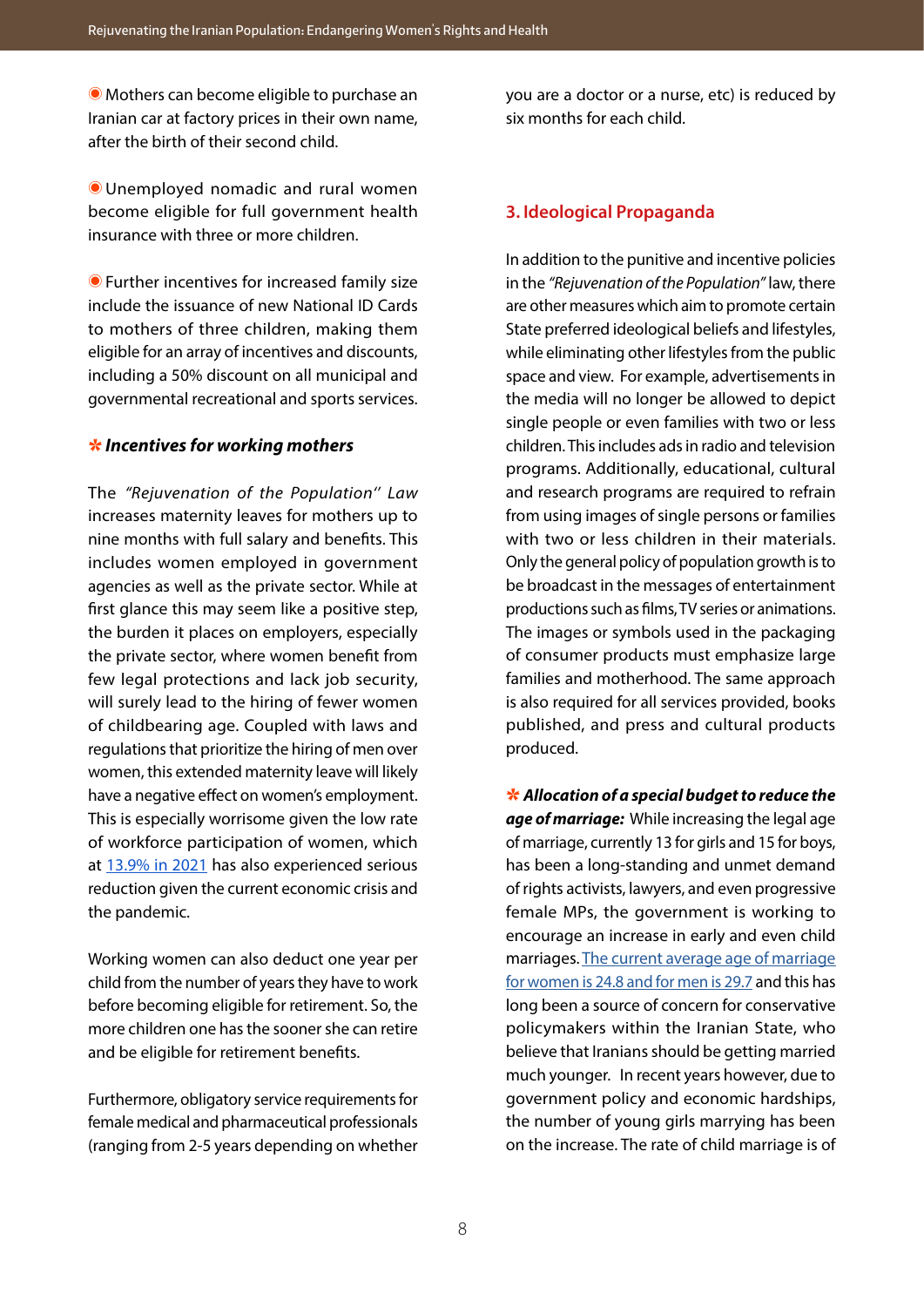particular concern given that in 2021, according to the Statistical Center of Iran [31,000 girls](https://aftabnews.ir/fa/news/738891/%D8%B1%DA%A9%D9%88%D8%B1%D8%AF%D8%B4%DA%A9%D9%86%DB%8C-%D8%A7%D8%B2%D8%AF%D9%88%D8%A7%D8%AC-%D8%AF%D8%AE%D8%AA%D8%B1%D8%A7%D9%86-%DB%B1%DB%B0-%D8%AA%D8%A7-%DB%B1%DB%B4-%D8%B3%D8%A7%D9%84%D9%87-%D8%AF%D8%B1-%D8%A8%D9%87%D8%A7%D8%B1-%DB%B1%DB%B4%DB%B0%DB%B0) [between the agse of 10 and 14 were married.](https://aftabnews.ir/fa/news/738891/%D8%B1%DA%A9%D9%88%D8%B1%D8%AF%D8%B4%DA%A9%D9%86%DB%8C-%D8%A7%D8%B2%D8%AF%D9%88%D8%A7%D8%AC-%D8%AF%D8%AE%D8%AA%D8%B1%D8%A7%D9%86-%DB%B1%DB%B0-%D8%AA%D8%A7-%DB%B1%DB%B4-%D8%B3%D8%A7%D9%84%D9%87-%D8%AF%D8%B1-%D8%A8%D9%87%D8%A7%D8%B1-%DB%B1%DB%B4%DB%B0%DB%B0)

According to the *"Rejuvenation of the Population"* law, at least 30 percent of the budget currently allocated to support ultra conservative and religious State affiliated institutions must be reallocated to support the programs of nongovernmental organizations, cultural institutions and cultural centers within mosque, whose ideology is close to ultra conservatives within the State, so they can carry out activities to promote early and youth marriages, encourage childbearing, and strenghten the family in line with the State's religious ideology.

 $*$  On the other hand, the Ministry of Education, in cooperation with [the Center](https://ismc.ir/) [for the Management of Religious Seminaries](https://ismc.ir/) and [the Islamic Development Organization](http://ido.ir/en/), is obliged to teach values related to the "Islamic-Iranian" way of life at all levels, intent on promoting family values, culture of marriage and procreation. This part of the law, which aims to promote the State's understanding of what constitutes Islamic-Iranian identity, will impact the education and curriculum of

children from elementary through high school. Yet another incentive is directed toward encouraging marriage among younger Iranians. Toward this end, the new law requires the Central Bank to increase the ceiling of matrimonial loans for couples under the age of twenty-five. Women getting married under the age of 23 are eligible for even higher loans in the amount of one billion rials. Advocates fear that this law will increase the number of forced marriages of girls who come from families in financial need.

Additionally, the new law calls on the State to provide interest free loans covering half of the rent of theology and university students upon marriage. Otherwise these young married couples can benefit from living in a marital dormitory at university, which is usually free of charge.

⇆ *Islamic education of children in nurseries and orphanages:* The *"Rejuvenation of the Population"* law also obliges the State Welfare Organization to ensure that orphanages, nurseries and day care centers for abandoned and homeless children and orphans benefit from religious education that promotes the family, early marriage and child bearing.

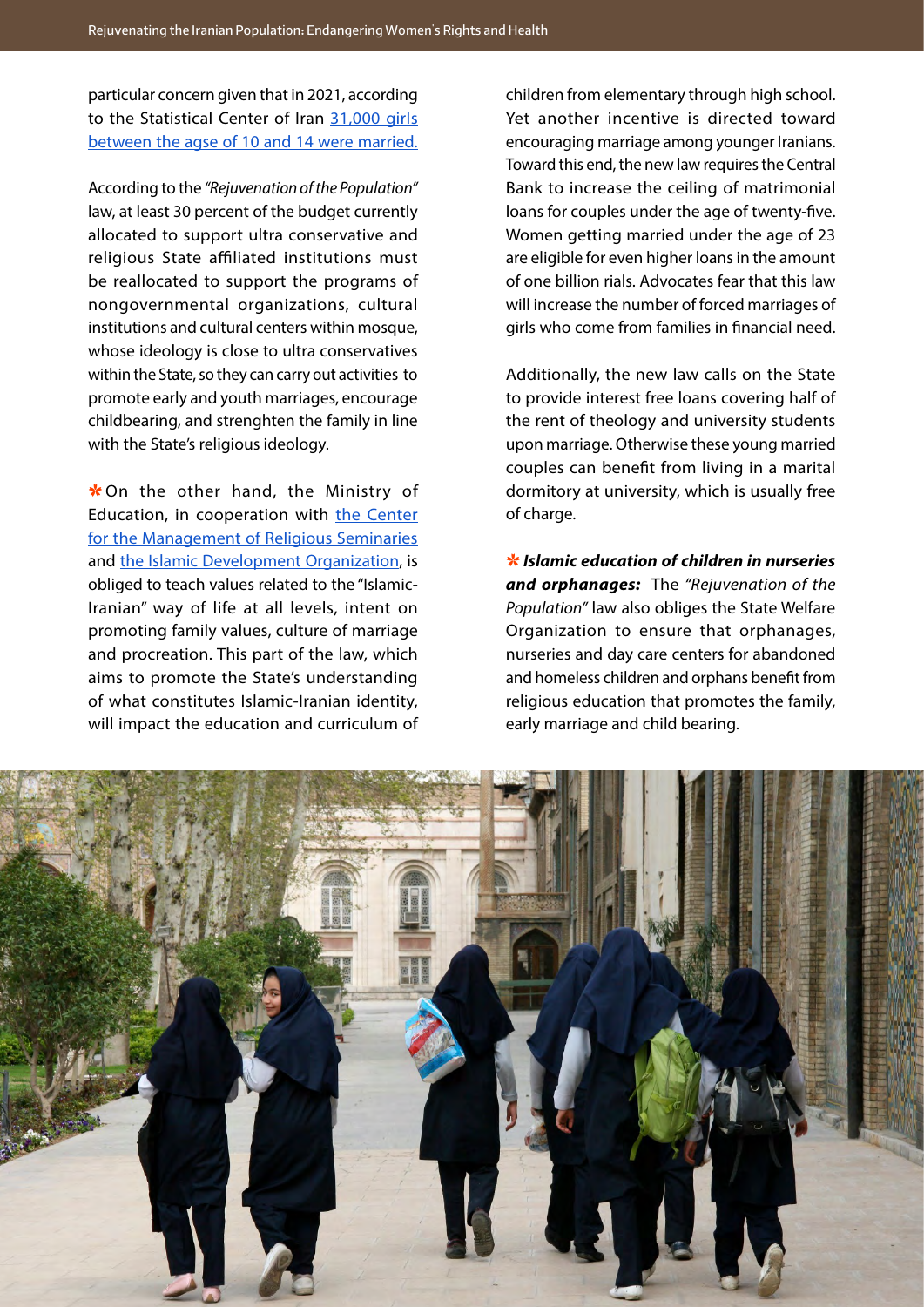#### **Conclusion and Recommendations**

For advocates of women's rights it is clear that the new laws and policies limiting women's control over their bodies, and reproductive health and choices will impact most severely vulnerable, underserved and poor women who already have limited choices when it comes to their reproductive health and control of their bodies. Instead of supporting vulnerable families with monetary incentives to ensure that the children they have are raised healthy and without economic need, the law exploits the already difficult situation of these families, promising incentives, in order to push them to have more children and become even more reliant on State handouts.

#### **Iranian Government:**

⦿ We urge the Iranian government to seriously reconsider its policies designed to control women's bodies and to promote population growth. These policies seem especially ill advised given the ongoing economic crisis as well as projected environmental crises that will make sustaining the population even more difficult.

⦿ Instead of a population growth policy that undermines women's bodily autonomy and their health, the Iranian government should invest in sustainable development projects, environmental protection efforts and work to improve the economy, ensuring higher rates of employment and prosperity of Iranians. Increased economic participation and greater prosperity of citizens is surely a more direct route to improved geopolitical stability and strength.

# **Professional Groups and Associations in Iran:**

⦿ We urge physicians groups and medical associations, public policy experts, economists, environmentalists and other professional groups inside Iran to actively take a stand against population growth policies put forth in the *"Rejuvenation of the Population"* law as well as the "*Comprehensive Plan" and* warn State officials of the ill results of such policies, not only on the

health of women and children, but also on the economic well-being of Iranians.

#### **United Nations:**

⦿ United Nations offices inside Iran, in particular UNFPA, UNICEF and UNHCR, should engage in serious discussions with Iranian lawmakers and policymakers with the aim of rescinding or at least reforming pronatalist laws that undermine women and girl's bodily autonomy and their health.

⦿ We urge United Nations offices inside Iran to develop programs and services in cooperation with independent civil society and professional medical associations to counter the devastating impact of the law on *"Rejuvenation of the Population"* and the "*Comprehensive Plan."*

⦿ We call on the United Nations Human Rights Council and its mechanisms to include a review of this law and the negative impact it has on the health and bodily autonomy of Iranian women and girls and urge Iran to rethink these measures.

⦿ We urge the UN Working Group on Discrimination Against Women and Girls and the Special Rapporteurs on Health, Iran, Violence Against Women, and Cultural Rights, among